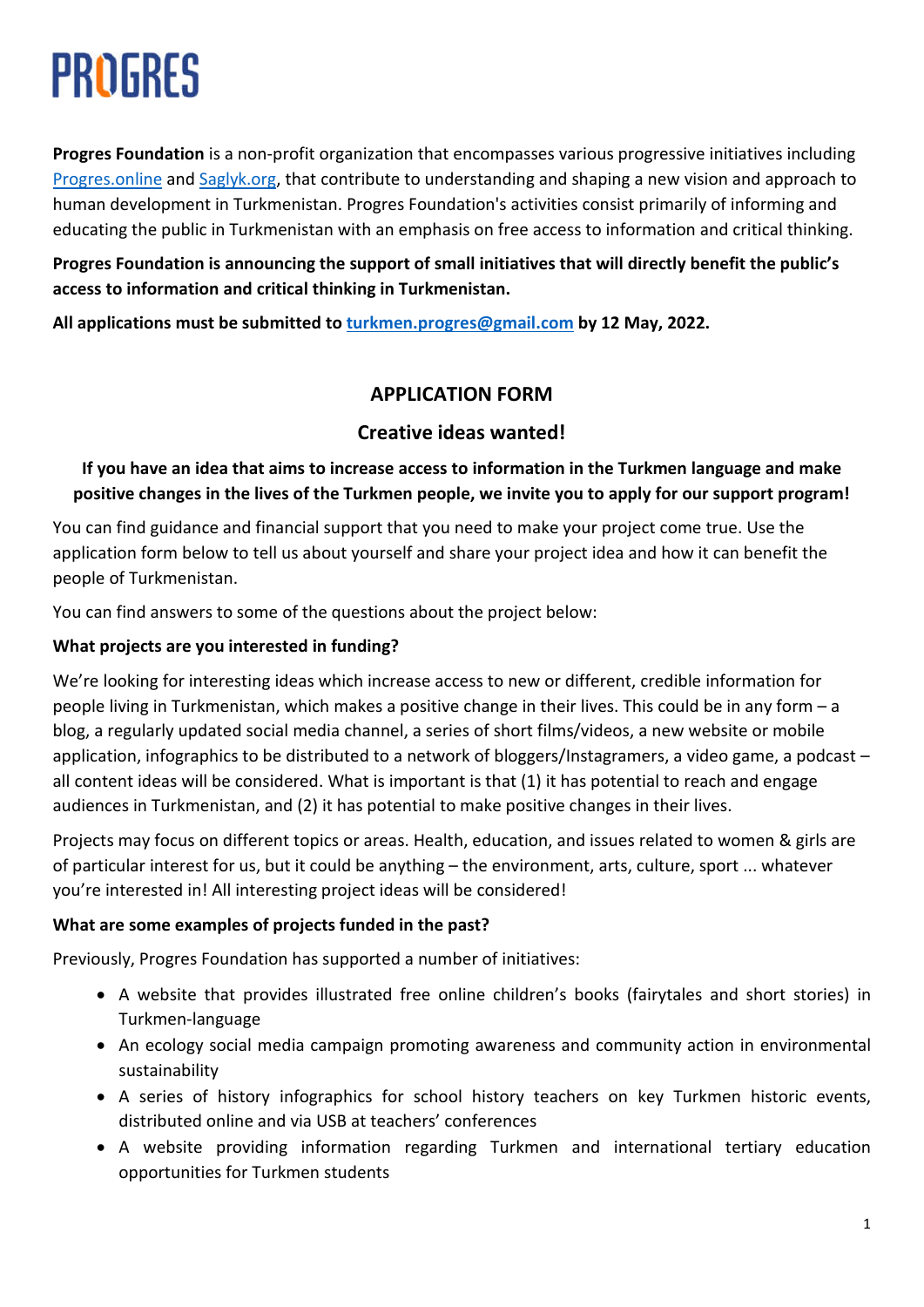- A social media channel targeting adolescent girls on topics such as sex, relationships, sexual and psychosocial health, body image and alike
- A disability awareness and empowerment campaign, showcasing positive stories from disability champions via short video productions distributed via social media

## **Who can apply?**

People from many different profiles can apply to benefit from this program: Bloggers, youth activists, people interested in information and communication technology, social media and internet, people interested in social development issues such as education, health, culture, and law. If you see your area of interest here, and you have an idea that will have a positive impact on the lives of the Turkmen people, you can apply.

## **What is the amount of financial support to be given under this program?**

Projects can be minimum 5,000 EUR and maximum 25,000 EUR. If the budget of the project is over 10,000 EUR, then you need to show your experience of managing a project of this size.

## **How many projects will get funded?**

5-8 project will be supported.

## **Can I apply alone / Can we apply as a group?**

Both works! You can apply individually or as a group.

## **Do we have to be a registered organization to apply?**

No! Projects from both registered organizations and informal groups are welcomed.

#### **In what language the project should be?**

The language of your project can be Turkmen, Russian, or English, but projects in Turkmen language are prioritized. You can submit your project application in Turkmen, Russian or English – whatever you are most comfortable with.

## **I don't live in Turkmenistan. Can I still apply?**

Yes! You can still apply if you live outside of Turkmenistan. However, the project should aim to reach people who live in Turkmenistan.

## **When is the deadline of application?**

The deadline for applying is 12 May, 2022

#### **What happens after the application deadline?**

Suitable applications will be shortlisted. Shortlisted candidates will be contacted for further information.

## **When the project needs to start?**

It is planned for the projects to start in July, but there can be flexibility with this.

## **How long should the project be?**

The projects that are going to be supported as part of this program should be between 6-12 months.

#### **How will projects be selected?**

The selection panel will evaluate the project proposals on the following selection criteria:

## **1. Project objectives and cohesion:**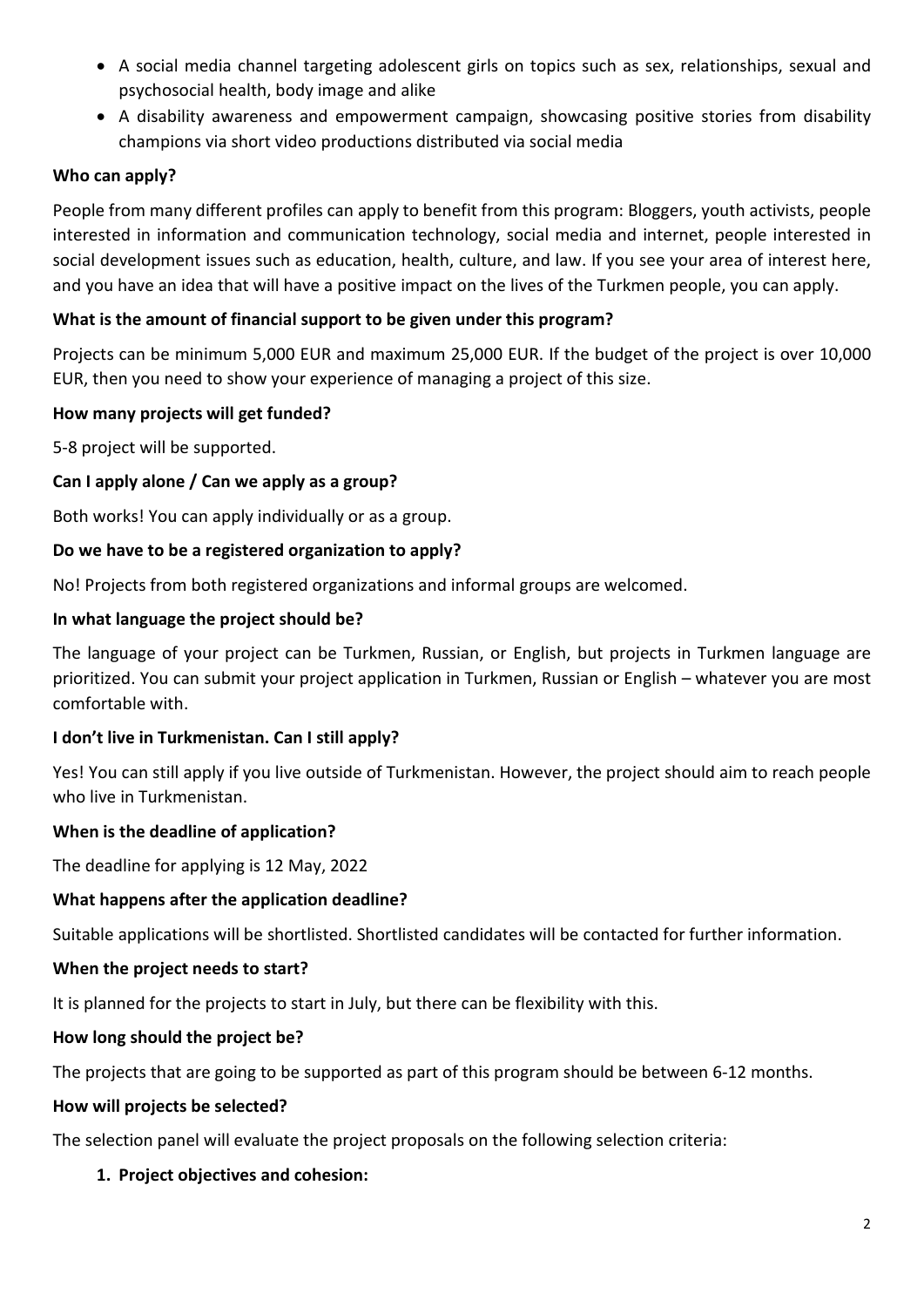- Does the project provide residents of Turkmenistan with new or different information/content which can help them make positive changes in their lives?
- Does the proposal demonstrate how the project will reach audiences in Turkmenistan?
- Is the project realistic and practical?

# **2. Organizational/individual capacity:**

- Does the organization/group/individual proposing the project have the skills and experience required to deliver the project?
- **3. Complementarity/diversity of projects**
	- Is the project proposal complementary to other project proposals short-listed/supported?
- **4. Cost effectiveness**
	- Are the costs associated with delivering the project reasonable?
	- Does the overall cost of the project represent good value with respect its potential reach and impact?

# **What type of things can the grant money be used for?**

Costs related to directly delivering the project such as: content production and distribution costs, internet fees, marketing/advertising, printing, salaries/contractor payments, travel, equipment and administrative/banking costs in delivering the project.

# **Privacy and data security**

All details provided through the application form, including any personal identifying information, **will remain strictly confidential**. Funded initiatives **will not be required to disclose any information they do not wish to**, including who is behind the initiative and where the funding came from.

## **I have additional questions!**

You can send your questions about the application to **turkmen.progres@gmail.com.**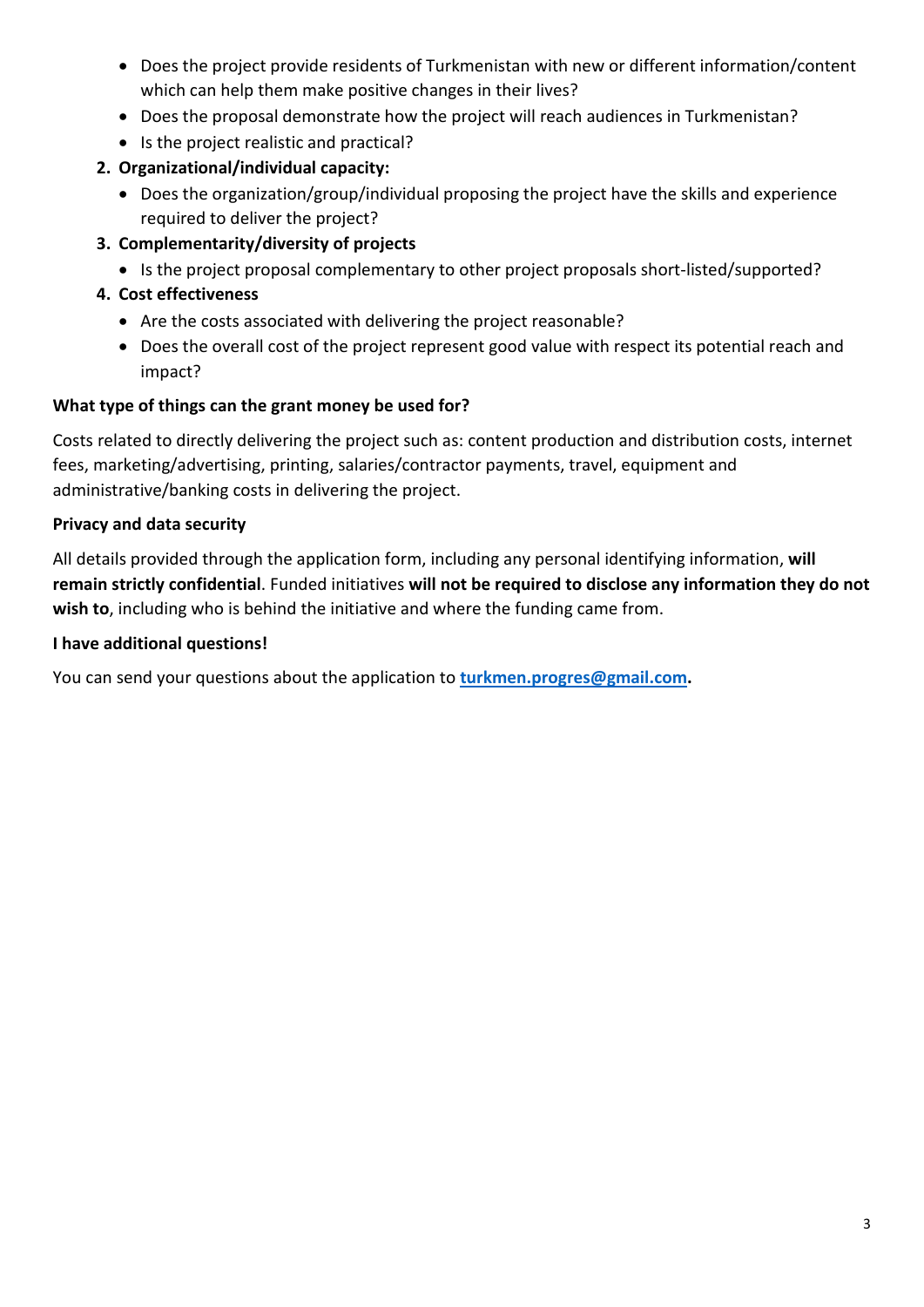#### **PLEASE SHARE YOUR THOUGHTS AND PLANS IN THIS APPLICATION FORM**

# **All plans must aim to increase access to information in the Turkmen language and make positive changes in the lives of the Turkmen people**

- 1. Your name: \_\_\_\_\_\_\_\_\_\_\_\_\_\_
- 2. Your e-mail address:
- 3. Where are you based?
- 4. Which language is the project going to be?
- 5. How do you position yourself? Please check as many as applicable:
	- a. Blogger
	- b. Activist
	- c. Coder
	- d. Website builder
	- e. Expert in \_\_\_\_\_\_\_\_\_\_\_\_
- 6. Are you applying as:
	- a. Individual
	- b. Group (the name of the group:  $\qquad \qquad$ )
	- c. Registered organization (the name of the organization: \_\_\_\_\_\_\_\_\_\_\_\_\_\_)
- 7. What is your idea? What problem are you trying to solve by your product? Give us a detailed description about what your project does, how it will work, how it will improve the lives of Turkmen people. Why will your approach succeed? *(Please write minimum 200 words)*

8. Tell us about the format of your project, such as website, mobile app, video/documentary, videogame, audio, podcast, photography, multimedia, etc. *(Please write minimum 100 words)*